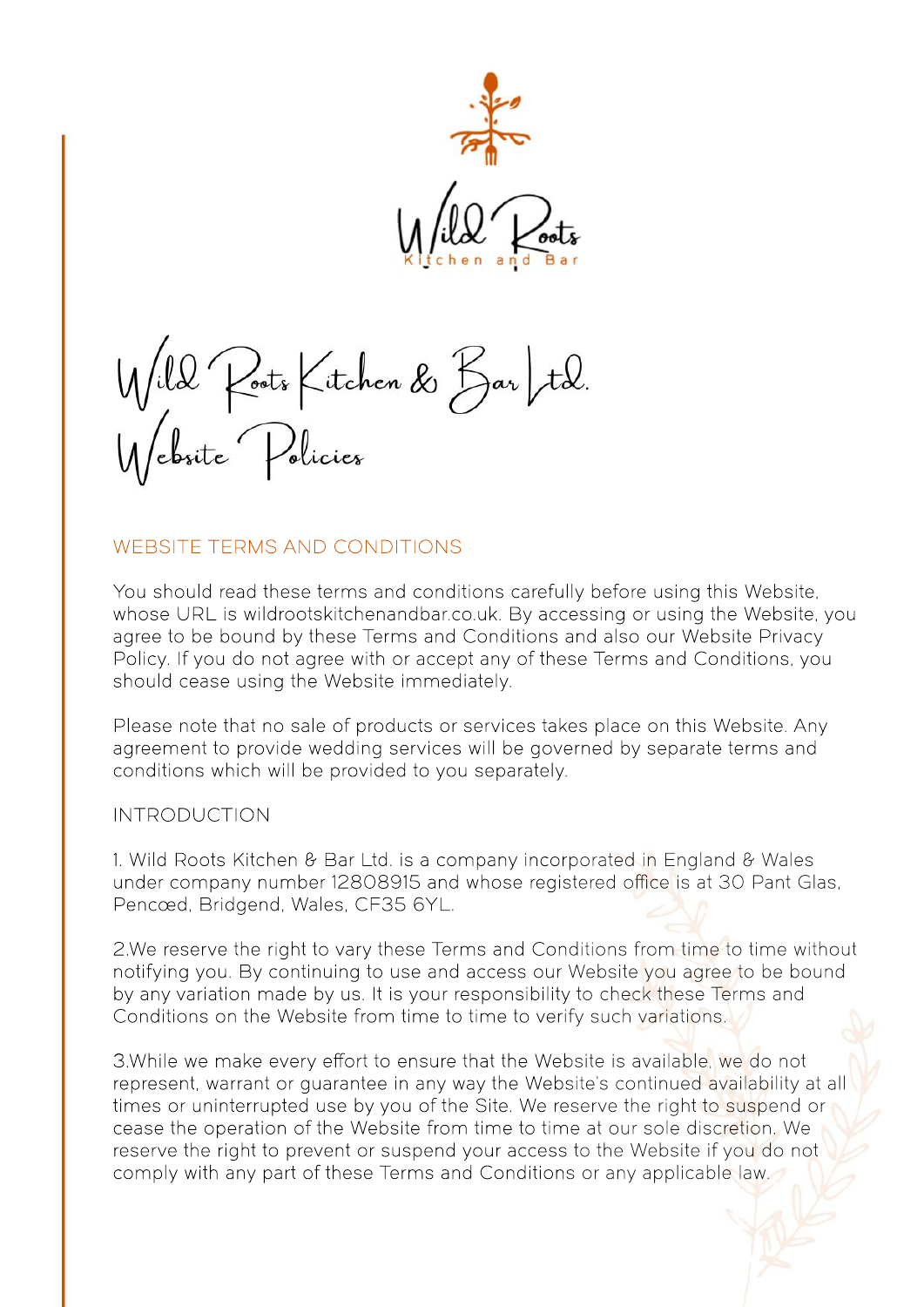

# PERSONAL INFORMATION AND DATA PROTECTION

4. We retain and use all information strictly under our Website Privacy Policy. Please see our Website for more details.

5. If we receive Personal Data (as defined in the General Data Protection Regulation) pursuant to these Terms and Conditions, we shall only use it as strictly necessary for the performance of our obligations hereunder.

6. We have implemented appropriate security, technical and organisational procedures in respect of the integrity and confidentiality of any of your Personal Data. Such Personal Data will not be recorded, disclosed, processed, deleted, altered, used or otherwise tampered with in an unauthorised or accidental manner and at all times is protected in accordance with the General Data Protection Regulation.

# USE OF THE WEBSITE

7.You may only use the Website, where you agree:

A. Not to use the Website for any purpose that is unlawful under applicable law, or prohibited by these Terms and Conditions;

B. Not to defame, disparage anybody or in a manner which is obscene, derogatory or offensive;

C. Not to copy, modify, adapt, disassemble, decompile, duplicate, reproduce, reverse engineer, and/or translate the source code and/or the content of the Website;

D. Not reformat any content, code, or other proprietary material on wildrootskitchenandbar.co.uk;

E. Not to use the Website in any unauthorized commercial manner other than those contained in these Terms and Conditions;

F. Not to use the Website in any manner that would damage, overburden, immobilise, or impair wildrootskitchenandbar.co.uk; and

G. Not to use the Website to harass or interfere with the enjoyment of other users.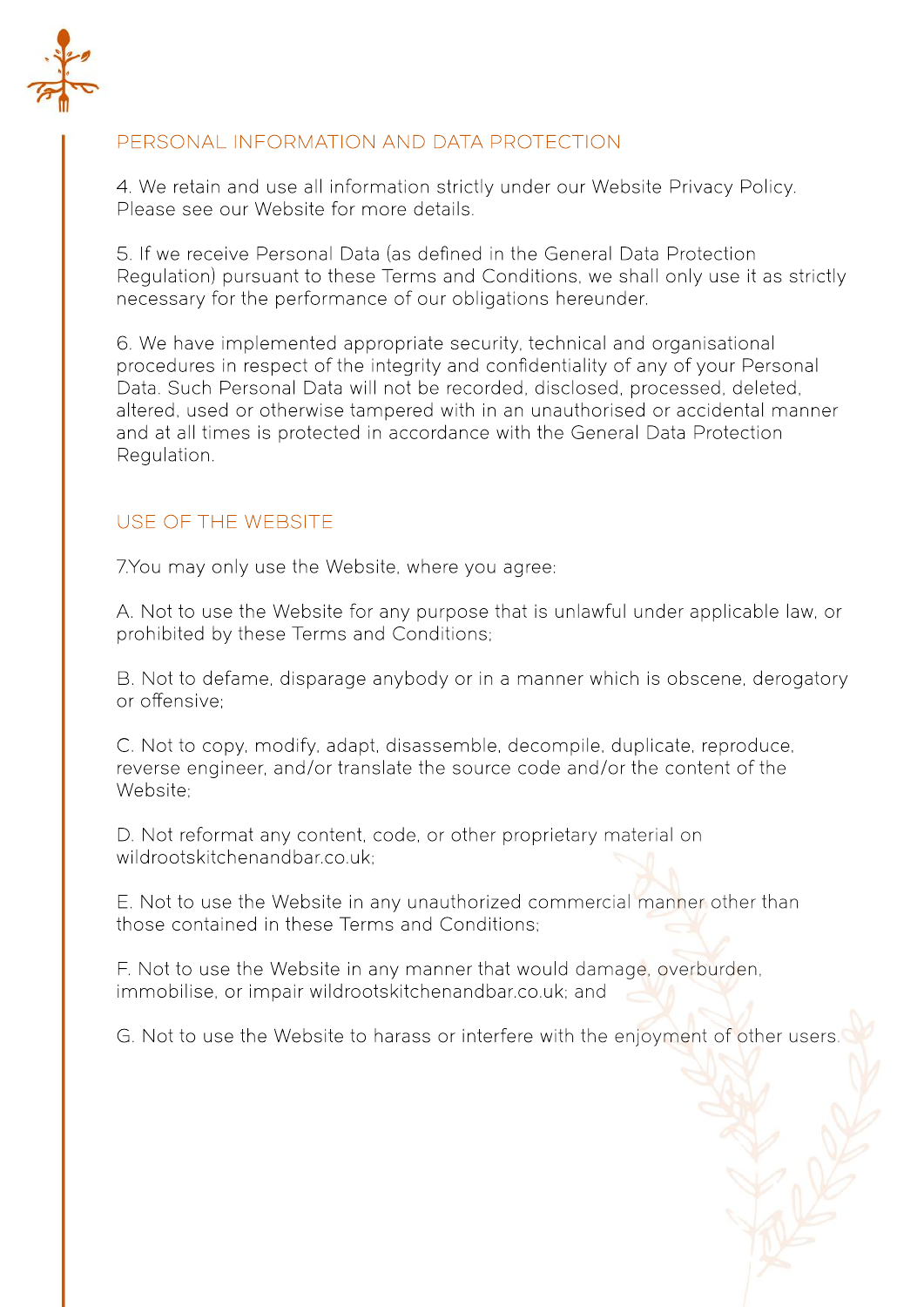

8.The Website is provided to you on an "AS IS, AS AVAILABLE" basis. Consequently we make no representations, warranties, conditions or other terms (whether express or implied) in relation to the provision of the website, including without limitation as to completeness, accuracy and currency or any content and information on the Website, or as to satisfactory quality, or fitness for particular purpose. We do not warrant:

A.That the Website will be at all times available, timely, secure, error-free, and uninterrupted;

B.That the Website will meet your requirements and expectations, or any content obtained by you through the use of the Service will be legal, reliable and correct; and

C.We disclaim any warranties for any damages or injury caused by the use of the Website including but not limited to the result of any mis-delivery or untimely transmission of information, error, omission, failure to back up, interruption, deletion, defect, failure of performance and operation, computer malware, theft, fraud, unauthorized access, and alteration of user content.

9.Content on the Website is provided for your general information purposes only and to inform you about us and our products and news, features, services and other websites which may be of interest. We do not represent, warrant or promise (whether express or implied) that any information is or remains accurate, complete and up to date, or fit or suitable for any purpose. Any reliance you place on the information on the Website is at your own risk. Nothing in these terms and conditions shall operate to prejudice any mandatory statutory requirement or your statutory rights.

10.Under no circumstances shall we be liable to you for any loss or damage suffered (including without limitation direct or indirect losses) arising from your use of, or reliance on, this Website.

11.We do not exclude or limit our liability for death or personal injury arising from our negligence, for any fraudulent misrepresentation made by us on wildrootskitchenandbar.co.uk or for any other statutory rights which are not capable of being excluded.

#### INTELLECTUAL PROPERTY RIGHTS

12. By using the Website, you acknowledge and agree that Wild Roots Kitchen & Bar Ltd. is the sole owner of the Website. We own all legal right, title and any intellectual property rights (including without limitation all patents, copyright, database rights and trademarks (whether registered or unregistered)) which exist in wildrootskitchenandbar.co.uk. You further acknowledge that you are not entitled to use, remove, transfer or alter any of Wild Roots Kitchen & Bar Ltd.'s title, trademarks, trade names, service marks, logos, domain names and other distinct brand features of Wild Roots Kitchen & Bar Ltd. and/or wildrootskitchenandbar.co.uk. You agree that by using the Website, no title to the Intellectual Property will be transferred to you. The full ownership rights will remain as exclusive property of Wild Roots Kitchen & Bar Ltd. and nothing in these Terms and Conditions grants you any rights in the Website or the content within the Website.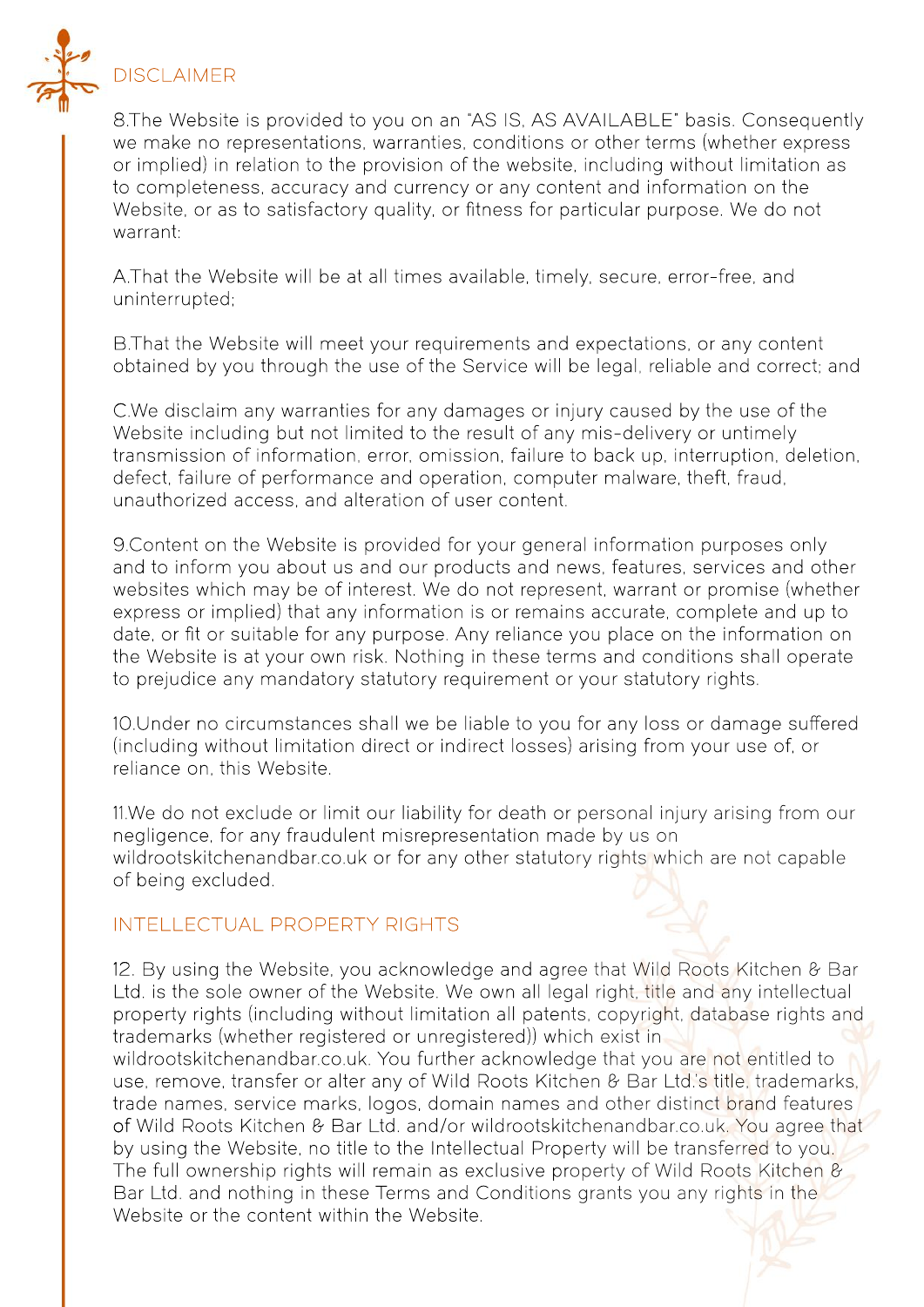

# HYPERLINKS AND CONTENT OF THIRD PARTY WEBSITES

13. The Site may contain hyperlinks or references to external third party websites. Any such hyperlinks or references are provided for your convenience only. We have no control over third party websites and we accept no responsibility for any content, material or information contained in them. The display of any hyperlink and reference to any third party website dœs not constitute an endorsement of such third party's website, products or services by us. Your use of a third party site may be governed by the terms and conditions of that third party site

## INDEMNITY

14. You acknowledge and agree to indemnify and hold harmless Wild Roots Kitchen & Bar Ltd., its site editors, representatives, subsidiaries, affiliates, related parties, officers, directors, employees, agents, independent contractors, advertisers, partners, and co-branders from any costs, expenses, proceedings, actions, losses, damages, liabilities, claims or demands including reasonable legal fee made or filed by any third party due to or arising out of your conduct or connection with the Website, your provision of content, your violation or breach of these Terms and Conditions or Privacy Policy, or your violation or breach of any rights of any other person or party.

### GENERAL

15. These Terms and Conditions contain the entire understanding and agreement between us and you in relation to your use of the Website and supersedes and replaces any representation, statement or other communication (whether written or otherwise) made by you or us which is not contained herein.

16. Should any part of these Terms and Conditions for any reason be declared invalid or unenforceable by a court of a competent jurisdiction, it shall be deemed to be deleted without affecting the remaining provisions.

## GOVERNING LAW AND JURISDICTION

17. These Terms and Conditions shall be governed by, and construed in accordance with, the law of England and Wales and shall be subject to the exclusive jurisdiction of the English courts.

Version 1 – 23rd October 2020

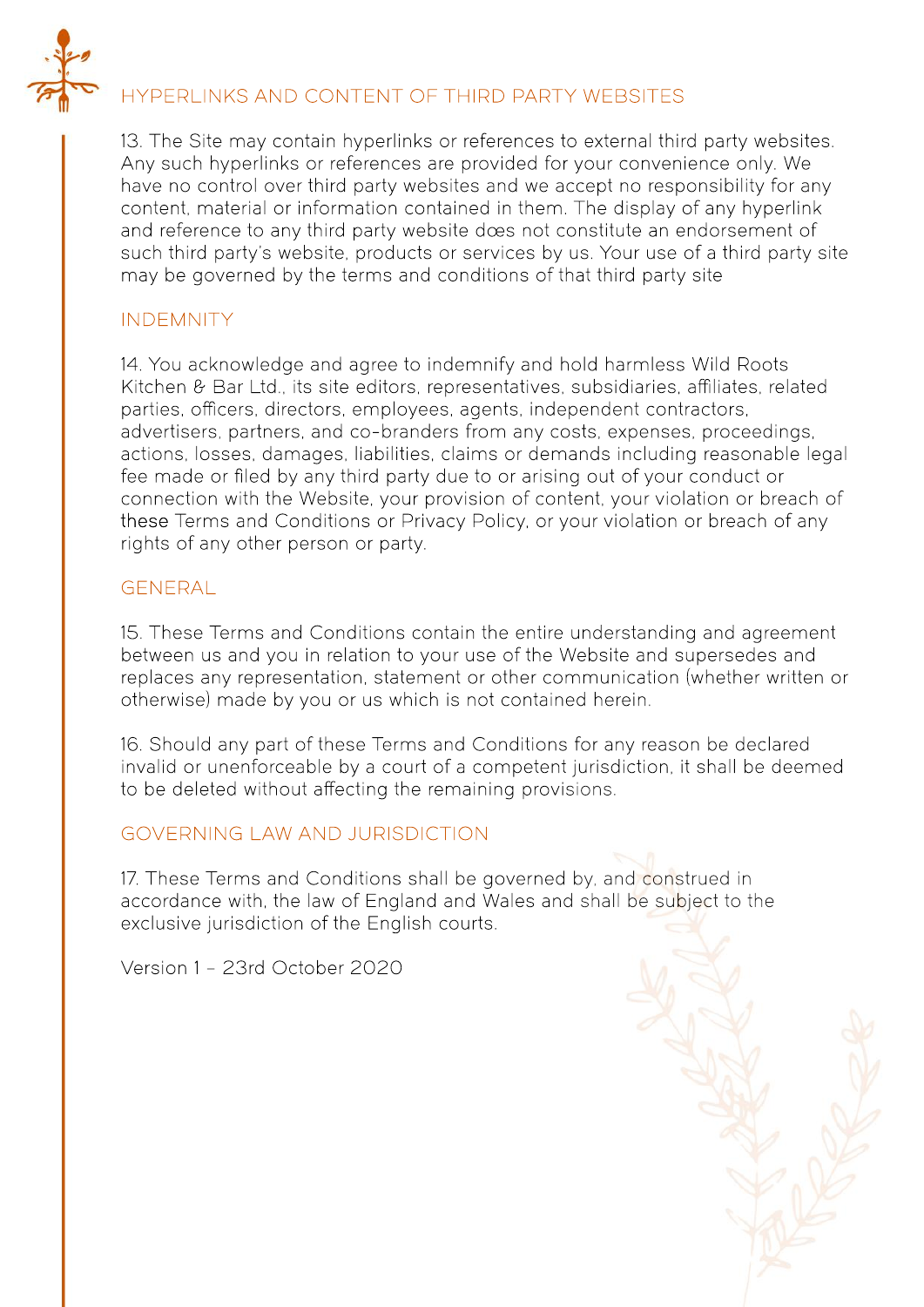



This privacy policy applies between you, the visitor to this website and/or user of our services and Wild Roots Kitchen & Bar Ltd. the owner and provider of this website who also acts as a Data Controller under the General Data Protection Regulation ('GDPR') and the Data Protection Act 1998.

Wild Roots Kitchen & Bar Ltd. takes the privacy of your information very seriously. We have a few simple principles which we abide by in order to protect your privacy:

• We only ask you for information which we genuinely need in order to provide you with a better service, for example your name and e-mail address if you want to enquire about our services; and

• Unless legally obliged to do so, we won't share your information with anyone, other than for the standard running of our business. For example, for you to make payment for our services we would need to ask additional personal and financial information to give to our bank in order to process the transaction.

This privacy policy applies to our use of any and all data collected by us or provided by you in relation to your use of the website and/or the provision of our services to you. We aim to make our collection and use of your data as clear and as transparent as possible, but for brevity it has not been possible to list every circumstance in which we will use your data. We recommend that you read this privacy policy carefully. Any questions or queries you may have can be sent directly to us at: theteam@wildrootskitchenandbar.co.uk

### IMPORTANT INFORMATION REGARDING OUR WEBSITE AND SERVICES

This privacy policy applies only to the website of Wild Roots Kitchen & Bar Ltd. (www.wildrootskitchenandbar.co.uk) and dœs not extend to any websites that can be accessed from this Website. This includes, but is not limited to, any links we may provide, including to social media websites.

Cookies.In order for our website to function properly and to provide you with a pleasant user experience, it is necessary for us to use Cookies – small text files that are placed on your computer by the website. Visitors to our website who do not wish to have cookies placed on their computers should set their browser preferences to refuse cookies before accessing our website; although the website may then not work properly. For more information on the Cookies we use, please visit our Cookies Page.

## INFORMATION COLLECTION ON OUR WEBSITE

We collect information as follows:

• Google Analytics. We may use Google Analytics to collect standard internet log information about visitors to our website. This is done in order to discover, for example, how many visitors we have to the website. The information is processed in such a way that visitors to our website are not identified, and we do not permit Google Analytics to process your information in a way which would allow you to be identified. You can read more about the use of Google Analytics and their privacy policy on their website.

• Website Security.We use a third party hosting service to maintain the security and performance of our website, and in order to do this it is necessary to collect the Internet Protocol ('IP') address of visitors to our website.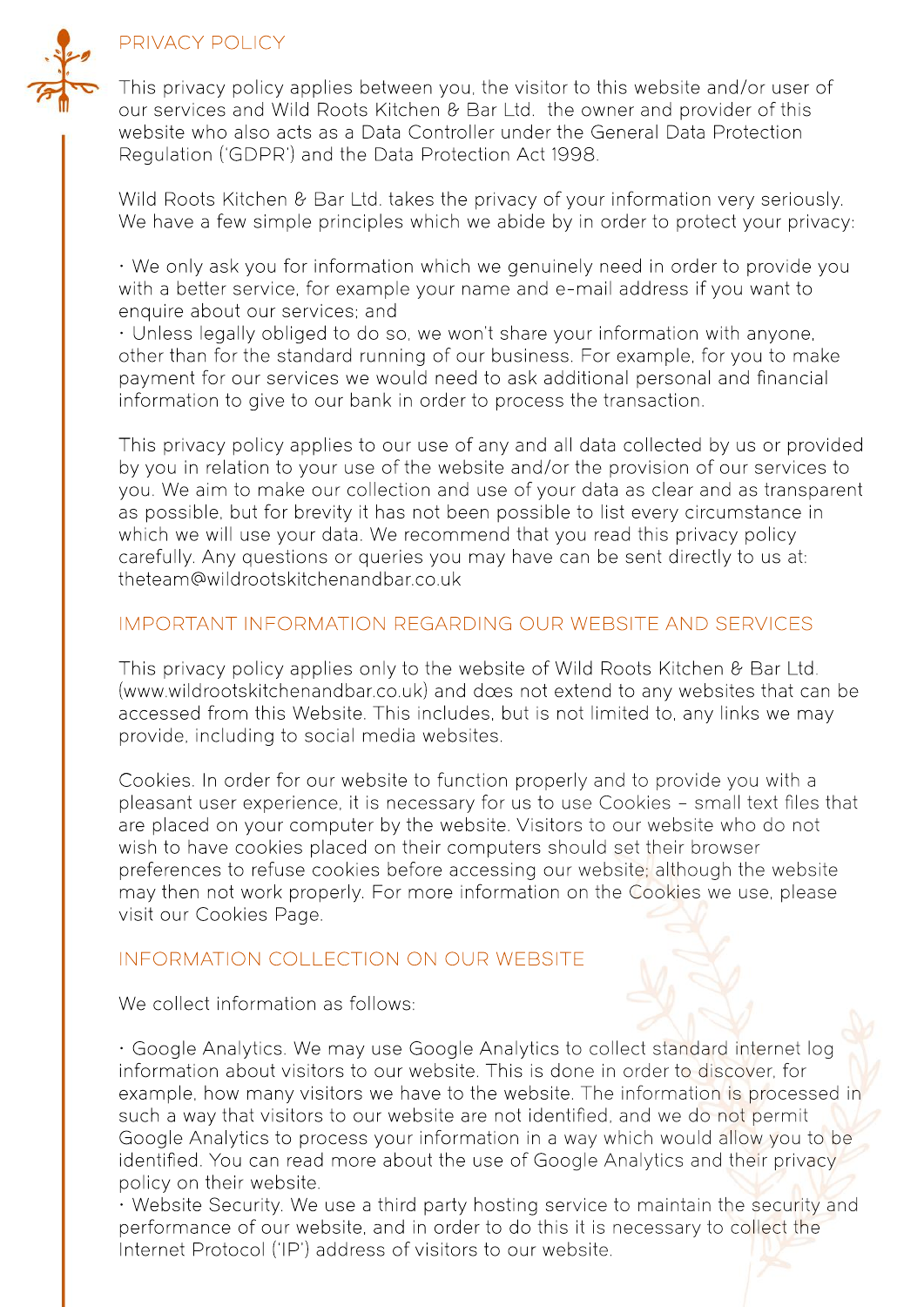

## DATA REQUESTED FROM YOU

In line with our principles, in addition to electronic data automatically collected when you use our website, in order to provide you with a service or to respond to any questions or queries you may have, we may request and collect the following data from you:

- (a) Name;
- (b) Location; and
- (c) Contact Information such as email addresses and telephone numbers.

## OUR USE OF YOUR DATA

Where you have requested we provide you with a service, we will keep your data for the purposes of providing that service or for other closely related purposes. For example, where you purchase a service from us, we may e-mail you to ask you if you were happy with the service and if there is anything we can do to improve our service to you. We will never rent or sell any of the data you provide to us, and any third parties we use will only ever process your information for us on a need to know basis and in accordance with this privacy policy.

Other than data we are legally obliged to keep for longer periods, for example as regards taxation legislation, we will retain any data you submit to us for a period of one year. This includes e-mail correspondence. We take the security of your data very seriously. All of your data which we collect is stored securely with appropriate physical, managerial and electronic safeguards in accordance with the principles of the GDPR and any other applicable legislation.

# THIRD PARTY ACCESS TO YOUR DATA

We strive to keep third party access to your data to a minimum. However, data provided by you to us may in some circumstances need to be passed to third parties which we use for the running of our business, for example to our bank or to the hosting provider of our website. Information passed to third parties is used only to the extent required by them to perform the services that we request. Any use for other purposes is strictly prohibited. Furthermore, any data that is processed by third parties for us will be processed within the terms of this privacy policy and in accordance with the GDPR and any other applicable legislation.

# YOUR ACCESS TO YOUR DATA WHICH IS HELD BY US

Under the GDPRyou have the right to ask for a 'Subject Access Request'-being a copy of your personal data held by us. Where we do hold such data on you, we will provide you with a copy of the data we hold on you. This will be in a commonly used machine readable file where you request us to e-mail the information to you. We will also give you a description of the data, tell you why we are holding it and tell you who we could have disclosed it to. We do not charge to provide you with this information.

Where data we hold on you is incorrect we will rectify the data. We will also stop processing data on your request and you may also request that we delete the data held on you, though we may have to retain data for a certain length of time for legal purposes, for example tax legislation.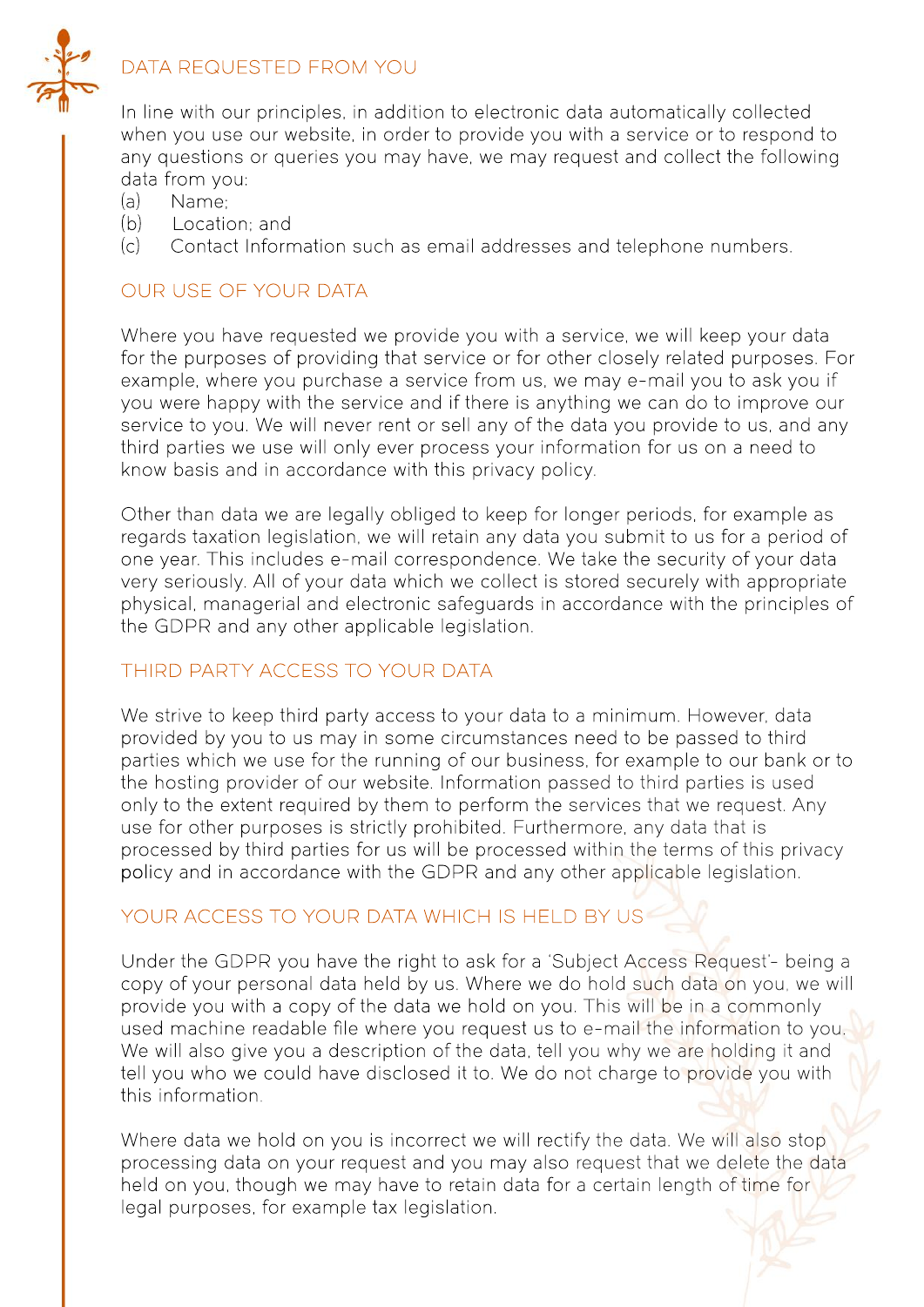

# TRANSFERS OUTSIDE THE EUROPEAN ECONOMIC AREA ('EEA')

Some of our third party service providers may be located out-with the EEA. Therefore, personal data which we collect from you may be stored, processed in and transferred to such countries, which may not have as stringent data protection laws as found in the EEA. If we transfer your data outside the EEA in this way, we will ensure that the third party provider which we use is compliant with the GDPR and that your privacy continues to be protected as outlined in this privacy policy.

# CHANGES TO OUR PRIVACY POLICY

Although any changes are likely to be minor, we reserve the right to change and update this privacy policy as we may deem necessary from time to time or as may be required by law. Your continued use of this website after any changes means you are deemed to have accepted any change to the terms of this privacy policy. As and when any changes occur, they will be set out on a change log. This is version 1.0 as at 23rd October 2020.

### COMPLAINTS

Our supervisory authority is the ICO and you have the right to lodge a complaint with them if you do not feel we have adequately upheld your rights under the GDPR. Contact details for the ICO can be found on their website.

#### GOVERNING LAW AND JURISDICTION

This privacy policy governed by English law and any disputes will be subject to the exclusive jurisdiction of the English courts.

Version: 1.0. Issue date: 23rd October 2020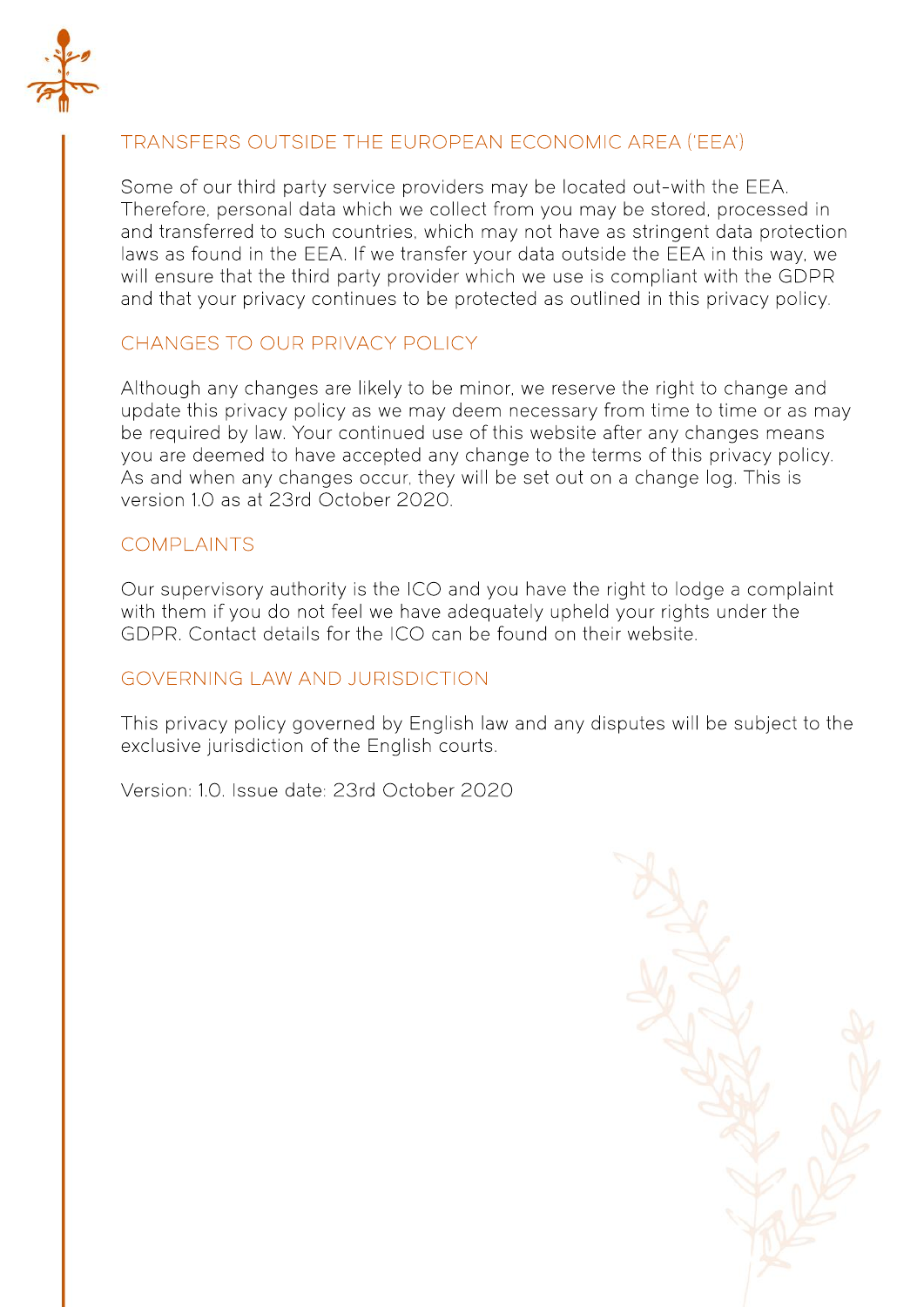

## COOKIES POLICY

Version: 1.0. Issue date: 23/10/20

We use cookies on our site (www.wildrootskitchenandbar.co.uk) (our site) for a number of purposes. They help us to provide you with a good experience when you browse our website, and also allow us to improve our site. By continuing to browse the site, you are agreeing to our use of cookies.

A cookie is a small file of letters and numbers that we store on your browser or the hard drive of your computer if you agree. Cookies contain information that is transferred to your computer's hard drive.

We use the following cookies:

• Strictly necessary cookies.These are cookies that are required for the operation of our website. They include, for example, cookies that enable you to log into secure areas of our website, use a shopping cart or make use of the e-billing services.

• Analytical/performance cookies.They allow us to recognise and count the number of visitors and to see how visitors move around our website when they are using it. This helps us to improve the way our website works, for example, by ensuring that users find what they are looking for easily.

• Functionality cookies.These are used to recognise you when you return to our website. This enables us to personalise our content for you, greet you by name and remember your preferences (for example, your choice of language or region). • Targeting cookies.These cookies record your visit to our website, the pages you have visited and the links you have followed. We will use this information to make our website and the advertising displayed on it more relevant to your interests. We may also share this information with third parties for this purpose.

You can find more information about the individual cookies we use and the purposes for which we use them below.

# FIRST-PARTY (WILD ROOTS KITCHEN & BARLTD.) COOKIES

This website will set some cookies that are essential for the website to operate correctly. These cookies, none of which capture personally identifiable information, are as follows:

• Visitor ID – this cookie is a numeric value that identifies unique visitors and provides coherence and consistency to a site visit;

- Page Number this cookie identifies the page you are on;
- Session ID this cookie identifies your website session;
- Test this cookie checks whether or not your browser supports cookies;
- Order this cookie ensures that your shopping basket works correctly.